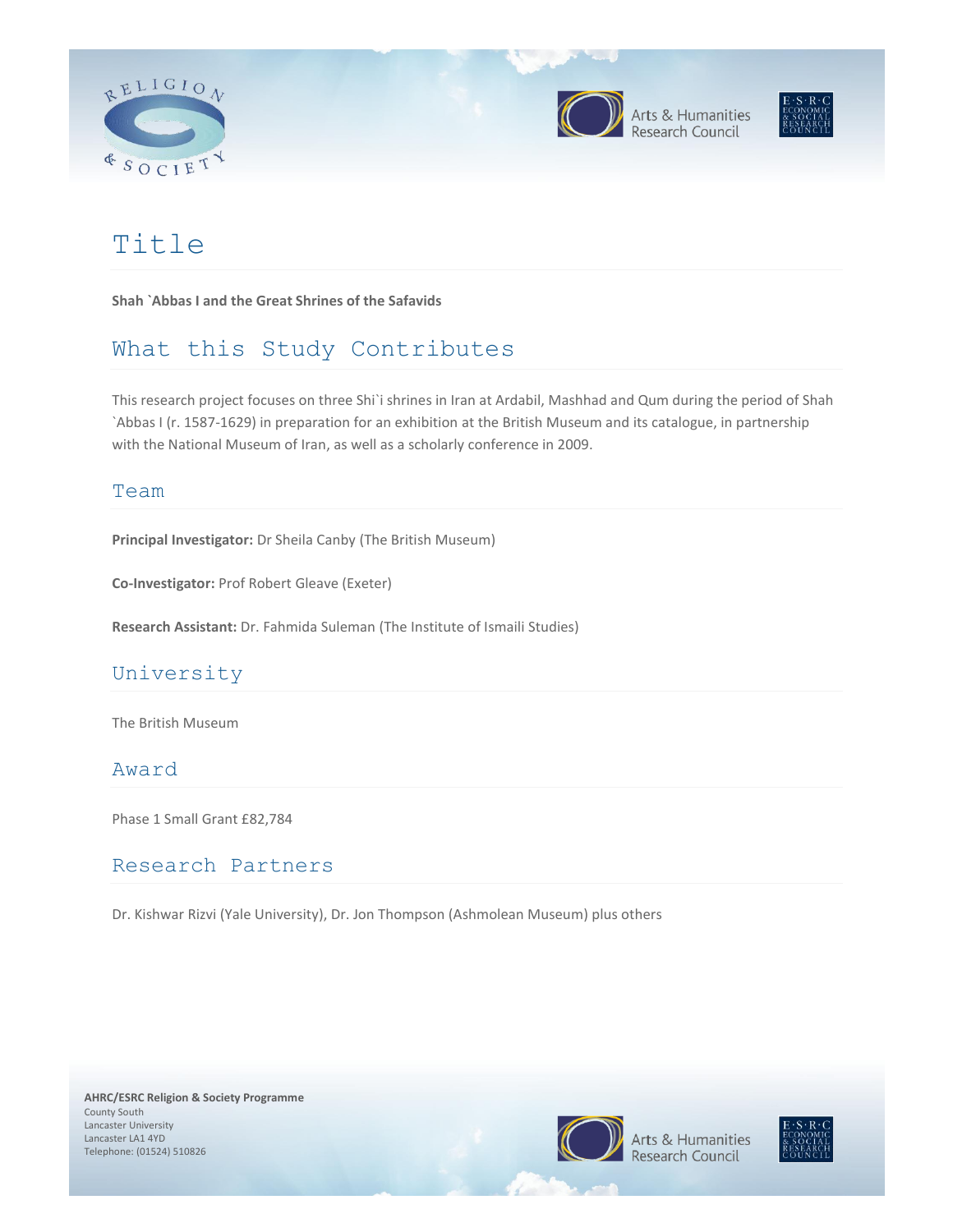



Arts & Humanities<br>Research Council



# Approach

The research has investigated Shah `Abbas and Shiism in the context of Isfahan, which Shah `Abbas designated as his capital in 1598, and the three most important shrines in Iran during the Safavid Dynasty; the Shrine of Shaykh Safi at Ardabil, the Shrine of `Ali ibn Musa al-Riza (Imam Riza) at Mashhad, and the Shrine of Fatimeh Ma`sumeh at Qum. The goal of the exhibition and catalogue is to explain the religious significance of the shrines and how Shah `Abbas sought to transform them. The exhibition also demonstrates how these shrines have continued to attract popular and political attention within Iran from the  $17<sup>th</sup>$  Century to the present day.

The researh and its outcomes endeavour to provide a historical perspective on the role of pilgrimage and shrines from a non-Christian perspective; consider the historical development of Shiism in Iran to provide a perspective on the relationship between religion and society in Iran today; and through exploring the relationships between architecture, text and objects with religion and politics.

The principal research methods have involved studying the objects that are shown in the exhibition and reading primary and secondary sources and the history, art and architecture of the period of Shah `Abbas. Work on the exhibits has involved reading Persian and Arabic inscriptions, some technical analysis, and art-historical investigation.

# Findings

#### **Project finished 31st December 2008.**

The most important findings of the research are connected with the three shrines and the objects given to them by Shah `Abbas or by others during his reign.

- 1. The inclusion of Chinese ceramics from the Ardabil Shrine enabled us to propose that Iranian potters developed new styles of pottery having been inspired by the Chinese examples that were on public view in Iran for the first time. The appearance around 1615 of a group of paintings depicting dervishes using large blue and white pottery pieces at their gatherings suggests that the wares deposited by Shah `Abbas at the Ardabil Shrine were actually used by the dervishes who visited the shrine. Thus, the gift of porcelains to the Ardabil Shrine had results that were unforeseen by Shah `Abbas.
- 2. Among the manuscripts that Shah `Abbas presented to the Shrine of Imam Riza is a group of 9<sup>th</sup>-century Qur'ans containing 'signatures' of the Shi`i imams. Since the Imams mostly lived and died in the  $7^{th}$  and  $8^{th}$ centuries, the signatures in these Qur'ans cannot be authentic. This suggests that in the Safavid period



Arts & Humanities

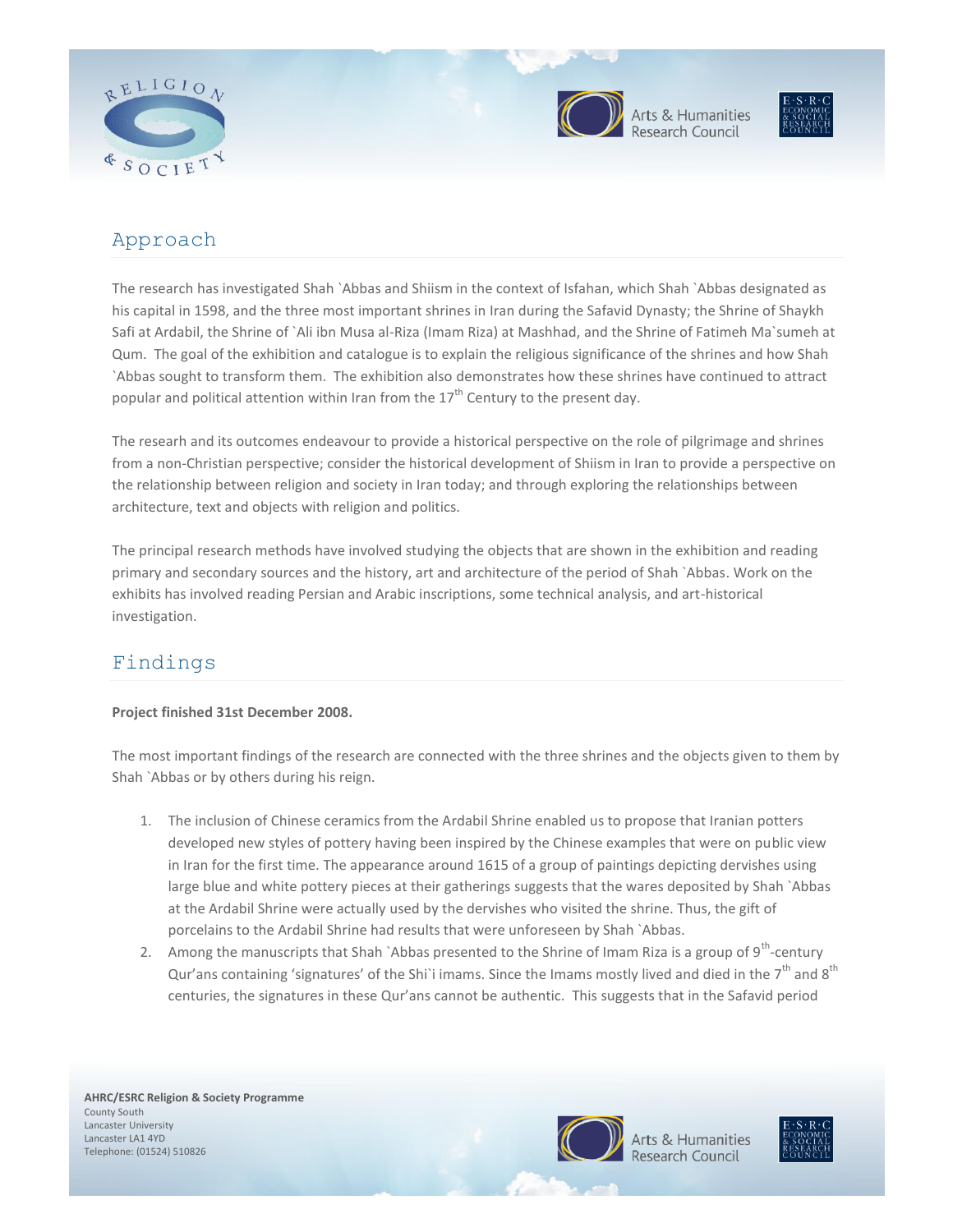



Arts & Humanities



such a premium was placed on objects connected with the Shi`i Imams that people were prepared to add fake signatures to them.

3. The research uncovered only one charitable donation to the Shrine of Fatimeh Ma`sumeh in Qum made by Shah `Abbas. However, after his death all the succeeding Safavid shahs were buried there. The absence of Chinese porcelains and Arabic scientific manuscripts from the treasures presented in the Shrine Museum at Qum and the presence of a number of silk textiles and carpets has led to the proposal that, as a result of Shah `Abbas's development of the luxury silk market and the development of a new artistic style associated with the decoration of his monuments and the other arts of his reign, opulent silks replaced the porcelains and manuscripts as the type of precious item deemed suitable as gifts to the great Shi`i shrines. This was not to the exclusion of more utilitarian items such as candlesticks and woollen carpets. However, it does indicate a shift in taste and in the notion of what was valuable during and after the reign of Shah `Abbas.

### Activities and Outcomes

*'Shah 'Abbas The Remaking of Iran'* exhibition at the British Museum 19 February – 14 June 2009

Sheila R. Canby, *Shah `Abbas: the Remaking of Iran*, exhibition catalogue, British Museum Press, 2009

Sheila R. Canby, *Shah `Abbas and the Treasures of Imperial Iran*, gift book, British Museum Press, 2009

DVD: *Shah `Abbas: the Remaking of Iran*

#### **Conferences**

*People of the Prophet's House: People of the Prophet's House: art, architecture and Shiism in the Islamic world*, 26- 28 March, 2009

*The World of Shah `Abbas*, 15-16 May, 2009

*The Art of Isfahan Through the Ages*, study day, 25 April, 2009

### Further Information

[http://www.britishmuseum.org/whats\\_on/all\\_current\\_exhibitions/shah\\_abbas.aspx](http://www.britishmuseum.org/whats_on/all_current_exhibitions/shah_abbas.aspx)



Arts & Humanities